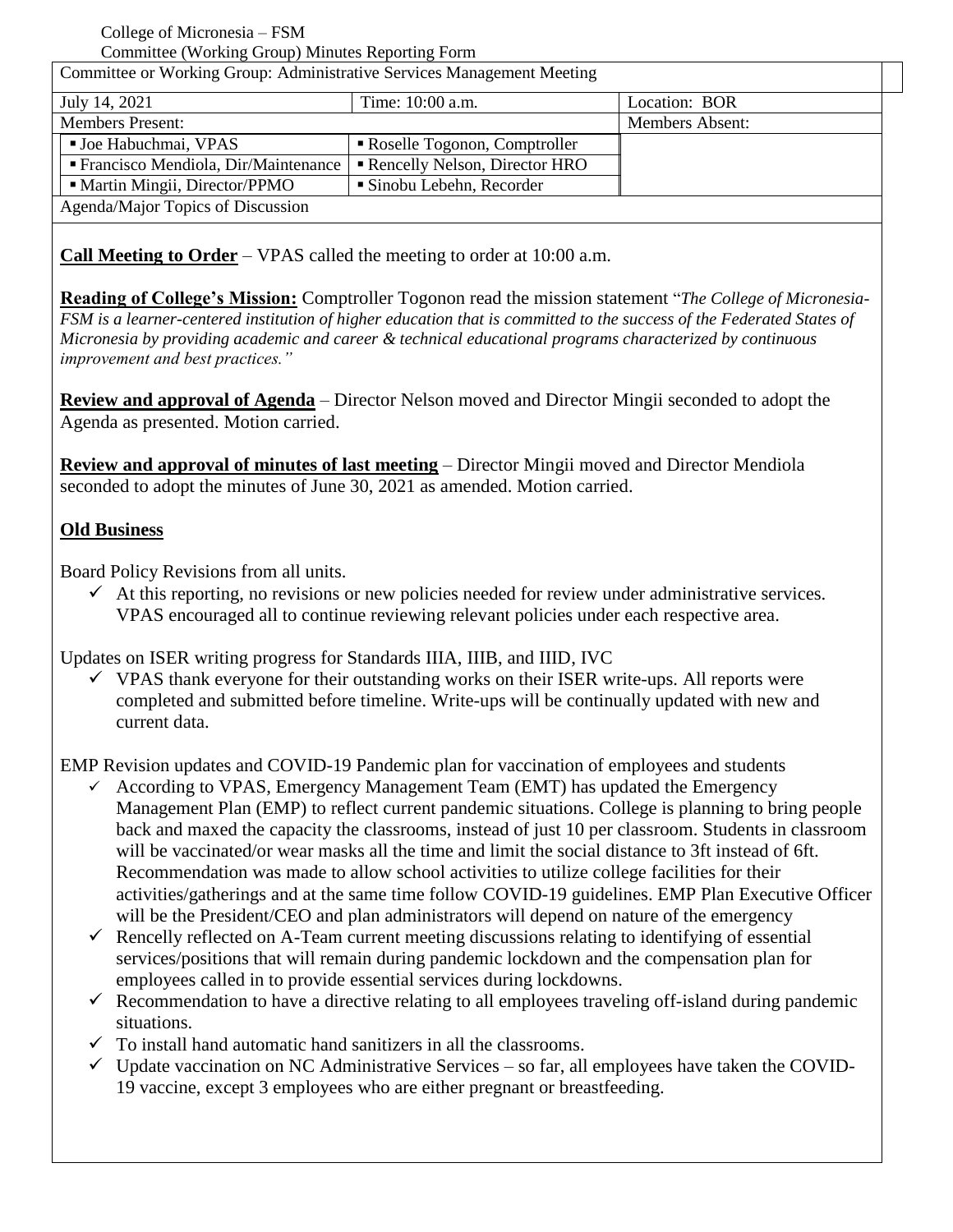## New Business

Updates on the Fencing and Generator projects at each campus

- $\checkmark$  Fencing Project at Kosrae Campus- the proposed fence area encroaches onto Kosrae High School premises. Seeking Kosrae Government's endorsement.
- $\checkmark$  Kosrae Generator project still awaiting requested documents from Kosrae Campus
- Fencing at Yap Campus is already packaged up and ready for bidding in two weeks. As for the generator project, more detail information still needed from their end to be able to determine the capacity of the generator and related materials needed at Yap Campus.
- $\checkmark$  Chuuk campus fencing is already in the process of contractor selection.
- $\checkmark$  National campus is also in the process of contractor selection and recommendation.
- $\checkmark$  CTEC Multi project will have its groundbreaking next month.
- $\checkmark$  VPAS emphasized the urgency of expediting the completion of these projects.

Laptops and Microix purchase Updates. Director Mingii updates

 $\checkmark$  Laptops for students – PPMO already RFP for the procurement 550 laptop units from off-island vendors. Bookstore already turned-over 250 units to IT for inspection. Yesterday, 180 units already cleared from IT and submitted to PPMO to give out to students. The committee approved 550 student applications for laptops purchased thru the CARES Act funding. Since these laptops will not be part of the college fixed assets inventory, PPMO is purchasing holographic stickers to label the laptops as promotion to student CARES Act programs established at the COM-FSM.

BOR Action Directive (VPAS)

- $\checkmark$  VPAS shared updates on BOR action directives from the July 6 meeting on Turning Points. The group reviewed together and shared their opinions relating to their respective areas. They recommended rewordings/re-phrasing per standard measures under administrative services.
- $\checkmark$  BOR will re-open the Presidential search

Preparation for bringing students back on campus

- $\checkmark$  The college will continue delivering classes online and face to face combined Fall 2021. The college will max the capacity of the classrooms or 25 students per classroom, unlike the current semester of only 10 per classroom.
- $\checkmark$  Distributed 2<sup>nd</sup> round stimulus to students attending Summer 2021

# **Division Highlights**

Human Resources Office:

- $\checkmark$  HRO glass door and service counter. Door cannot open widely therefore blocked the walkway and other miscellaneous issues that needs looking into.
- $\checkmark$  ASC Individual Saving Plan Directly with your saving accounts, except that it is also aggressively invested with ASC instead of the bank. It allows people to withdraw from it as it is at the banks. Deposits can be made randomly. It is not required to be part of the Retirement Plan. The group recommended clarification from with the FSM Banking Board first.
- $\checkmark$  HRO still soliciting salary survey
- $\checkmark$  Since September 2020, the college hired a total of 33 employees
- $\checkmark$  Employee Outmigration 24 employees departed (medical, deceased, family matter, etc.)
- $\checkmark$  MiCare open season now and deadline is 29<sup>th</sup> of this month
- $\checkmark$  Tuition waiver reduction for Summer 2021 deadline is the 16 July 2021. Any requests submitted after this timeline will not be entertained.
- $\checkmark$  Just received Death Certificate for John Ifamilik. Death claim is being processed